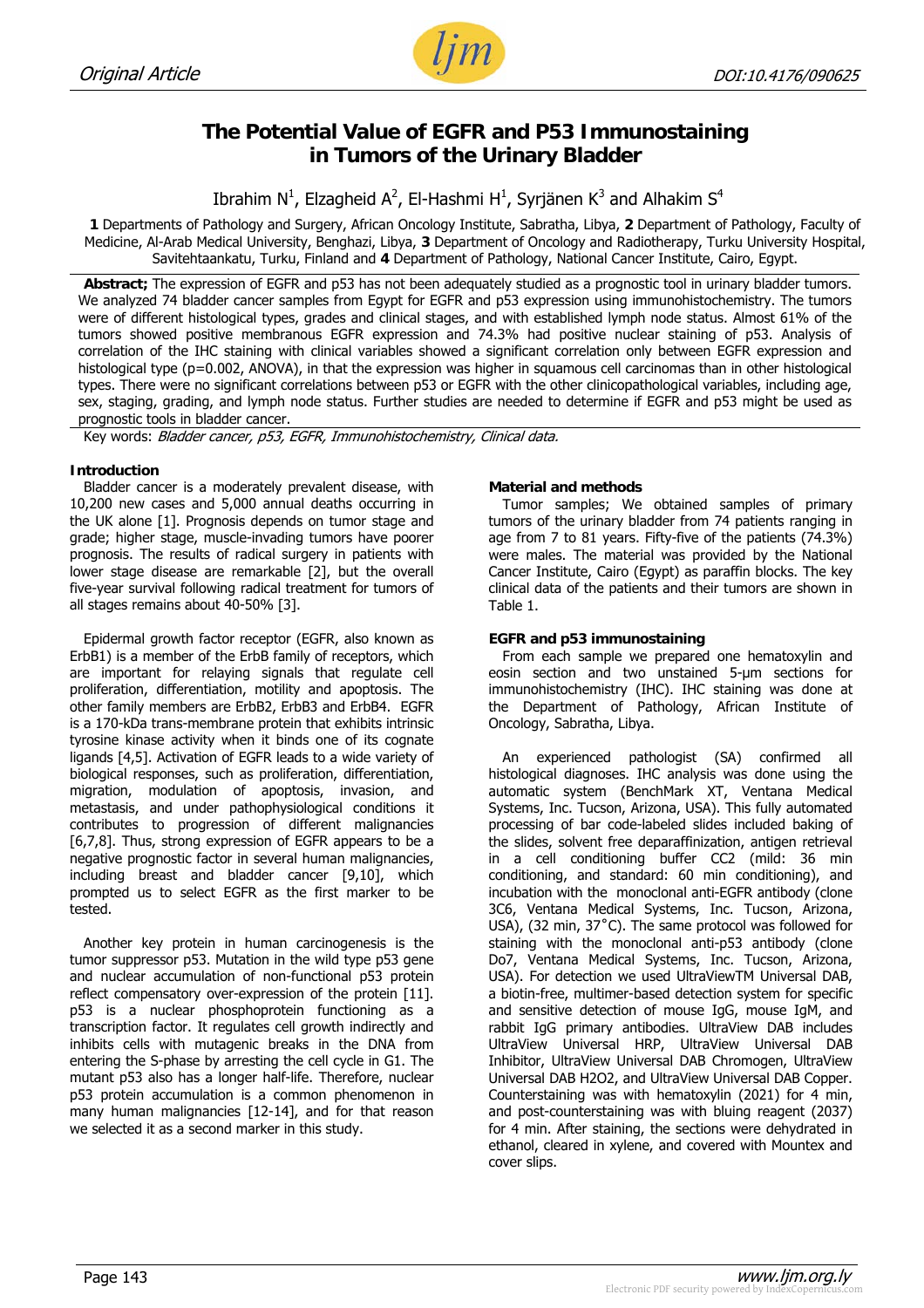

## **Evaluation of EGFR staining**

The EGFR staining was evaluated by an observer blinded to the clinical data (AE) using regular light microscopy (Leitz, Laborlux K, Leitz Portugal). Only membranous staining was evaluated and scored (+++,  $++$ ,  $+$ ,  $-$ ) [15]. In calculating the staining index known as membrane index (MI), both the intensity of the staining and the fraction of positively-stained cells were taken into account, using the following formula [16].

I=  $0 * f0 + 1 * f1 + 2 * f2 + 3 * f3$ 

Here I is the staining index, and f0-f3 represents the fraction of the cells showing a defined level of staining intensity (from 0 to 3). Theoretically, the index ranges from 0 to 3 [16].

#### **Evaluation of p53 staining**

The nuclear staining of p53 was evaluated in a high intensity area by estimating the fraction of positive nuclei among 200 nuclei. Before analyzing the staining results, a few samples were analyzed twice by AE and once by NI to estimate intra- and inter-observer reproducibility. This was shown to be excellent for both EGFR and p53 immunostaining (κ=0.782 and κ=0.832, respectively).

#### **Statistical analysis**

SPSS for Windows (16.0.2 SPSS, Inc. Chicago, Illinois, USA) was used for statistical analysis. Frequency tables were analyzed using the Chi-square test or Fisher's exact test (where appropriate) with Pearson's R or likelihood ratio (LR) statistics to assess the significance of the correlation between categorical variables. Differences in the means of continuous variables between the groups were analyzed using ANOVA (analysis of variance), or nonparametric tests (Mann–Whitney, Kruskal–Wallis) tests. In all analyses, p < 0.05 was regarded as significant.

## **Results**

EGFR and p53 expression patterns are illustrated in Figure 1. The expression pattern of EGFR was predominantly membranous. Forty-five samples (60.8%) showed positive membranous EGFR expression, whereas no expression was observed in 21 samples (28.3%) and 8 samples (10.8%) could not be evaluated. Fifty-five samples (74.3%) showed positive nuclear staining of p53, whereas 11 samples (14.8%) were negative and 8 (10.8%) were not adequately stained.

We analyzed EGFR and p53 expression in relation to all available clinical variables and tumor characteristics by univariate analysis. The clinical variables recorded were age, sex, grading, staging, lymph node status, and histological type. A significant correlation between EGFR expression and histological type was observed (p=0.002, ANOVA). EGFR expression was higher in squamous cell carcinomas than in the other types of urinary bladder tumors. We did not observe any other significant correlations between p53 or EGFR expression on the one hand and the other clinicopathological variables on the other hand.



**Figure 1** Immunohistochemical staining of tumor of urinary bladder. (a) Membranous expression of EGFR. (b) Nuclear expression of p53 (x20 magnification)

|  | Table 1 Key characteristics of the tumors |  |  |
|--|-------------------------------------------|--|--|
|  |                                           |  |  |

| Variable               | No. or value | Percent * |
|------------------------|--------------|-----------|
| Primary nodal status   |              |           |
| N0                     | 33           | 44.6      |
| $N+$                   | 17           | 22.9      |
| <b>Nx</b>              | 24           | 32.4      |
| Histological grade     |              |           |
|                        | 6            | 8.1       |
| Π                      | 27           | 36.5      |
| Ш                      | 24           | 32.4      |
| Not available          | 17           | 22.9      |
| Stage                  |              |           |
| Н                      | 15           | 20.2      |
| Ш                      | 13           | 17.6      |
| TV.                    | 6            | 8.1       |
| Not available          | 40           | 54.0      |
| Histological type      |              |           |
| Squamous carcinoma     | 20           | 27.0      |
| Transitional carcinoma | 17           | 22.9      |
| Adenocarcinoma         | 13           | 17.5      |
| Undifferentiated       | 6            | 8.1       |
| Others $#$             | 17           | 22.9      |
| Unclassified           | 1            | 1.3       |

\*When applicable; Nx, unknown; NA, not available. #Spindle cell tumor, leimyosarcoma, sarcomtoid tumor, embryonal rhabdomyoma.

#### **Discussion**

Activation of proto-oncogenes and inactivation of tumor suppressor genes are frequently involved in tumorigenesis. Among other things, proto-oncogenes control normal cell growth pathways and cell cycle regulation. Once protooncogenes undergo mutations, rearrangements, insertions, or amplification, they can activate genes (oncogenes) and result in uncontrolled cellular proliferation [17]. Different classes of oncoproteins have